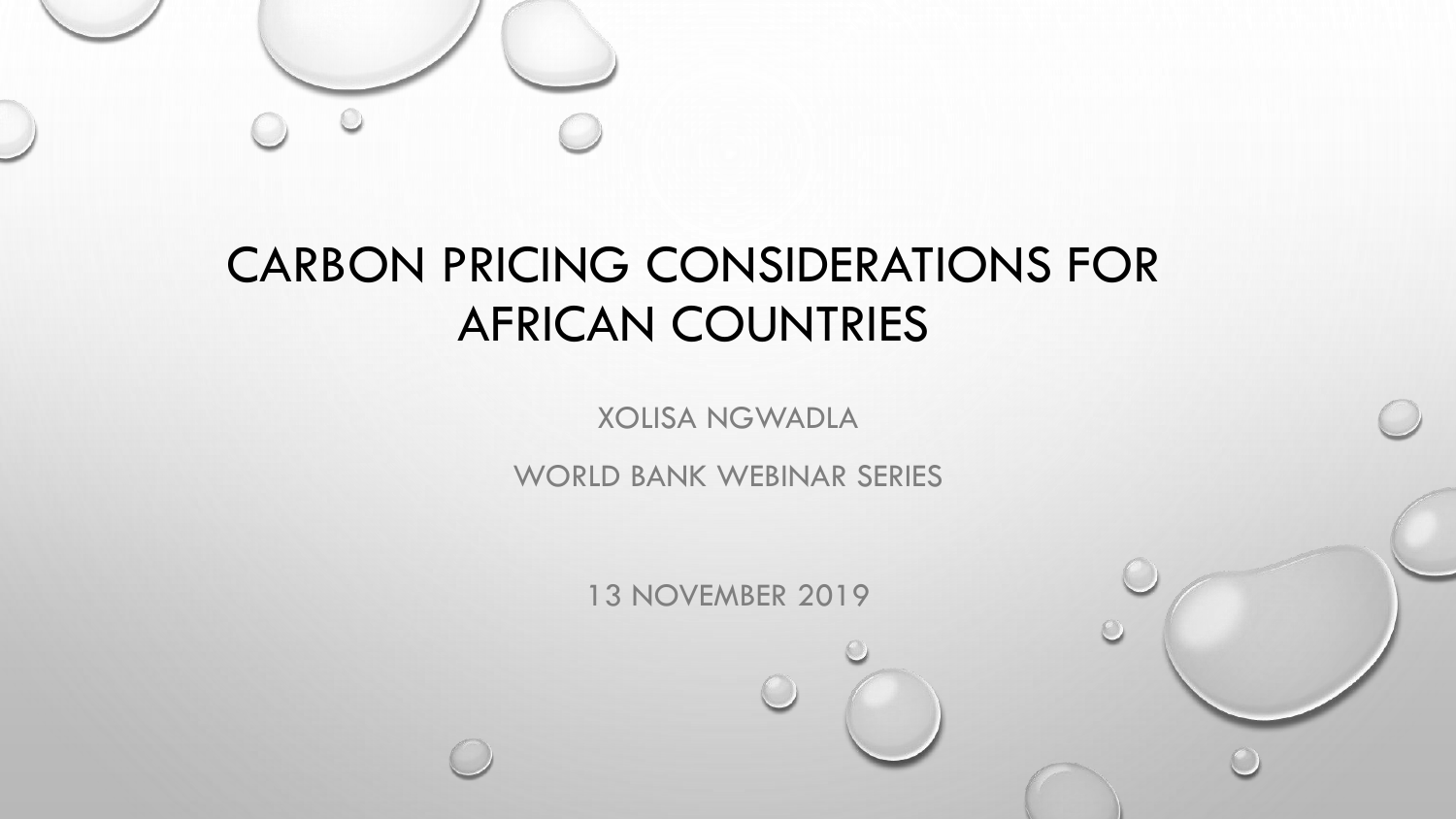# **O TOPICS COVERED**

CARBON PRICING AND INSTRUMENTS

STRUCTURE OF AFRICAN ECONOMIES

CHOICE OF AN INSTRUMENT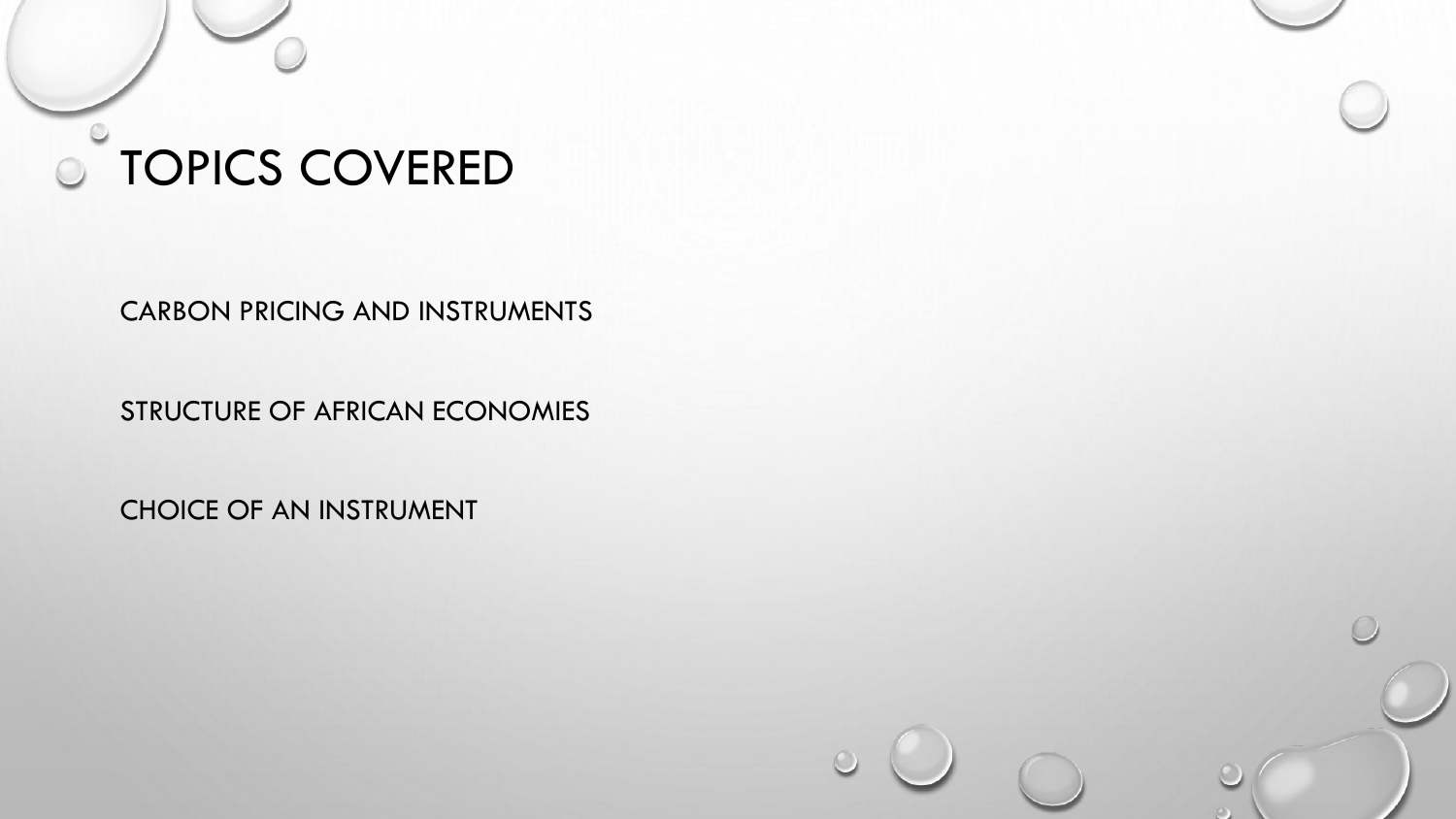

... concrete, realistic plans to enhance their nationally determined contributions by 2020, in line with **reducing greenhouse gas emissions by 45 per cent over the next decade**, and to **net zero emissions by 2050** …'

' … these plans cannot address mitigation alone: they must show the way toward a **full transformation of economies in line with sustainable development goals…'**

'… they should not create **winners and losers or add to economic inequality**; they must be fair and create new opportunities and protections for those negatively impacted, in the context of **a just transition**.'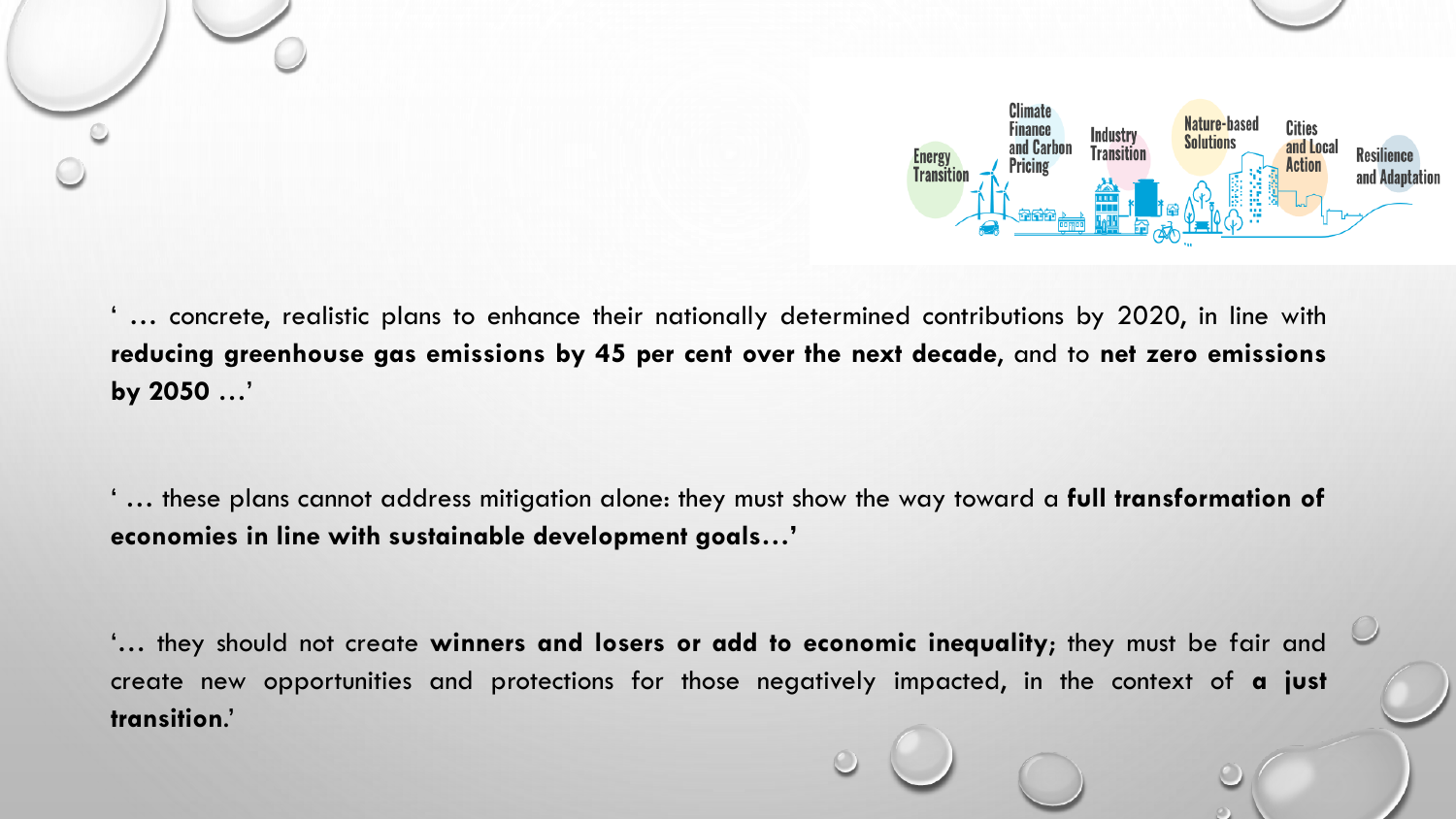#### CARBON PRICING AND INSTRUMENTS

... carbon pricing is putting an explicit price on carbon…'

'... social cost of carbon estimated at  $\sim$  \$40 per ton of CO<sup>2</sup> eq by EPA – range Ricke, *et al 2018*

'… appropriate instruments should be informed by national circumstances ...'

... government and private sector entities can use a variety of these ...'

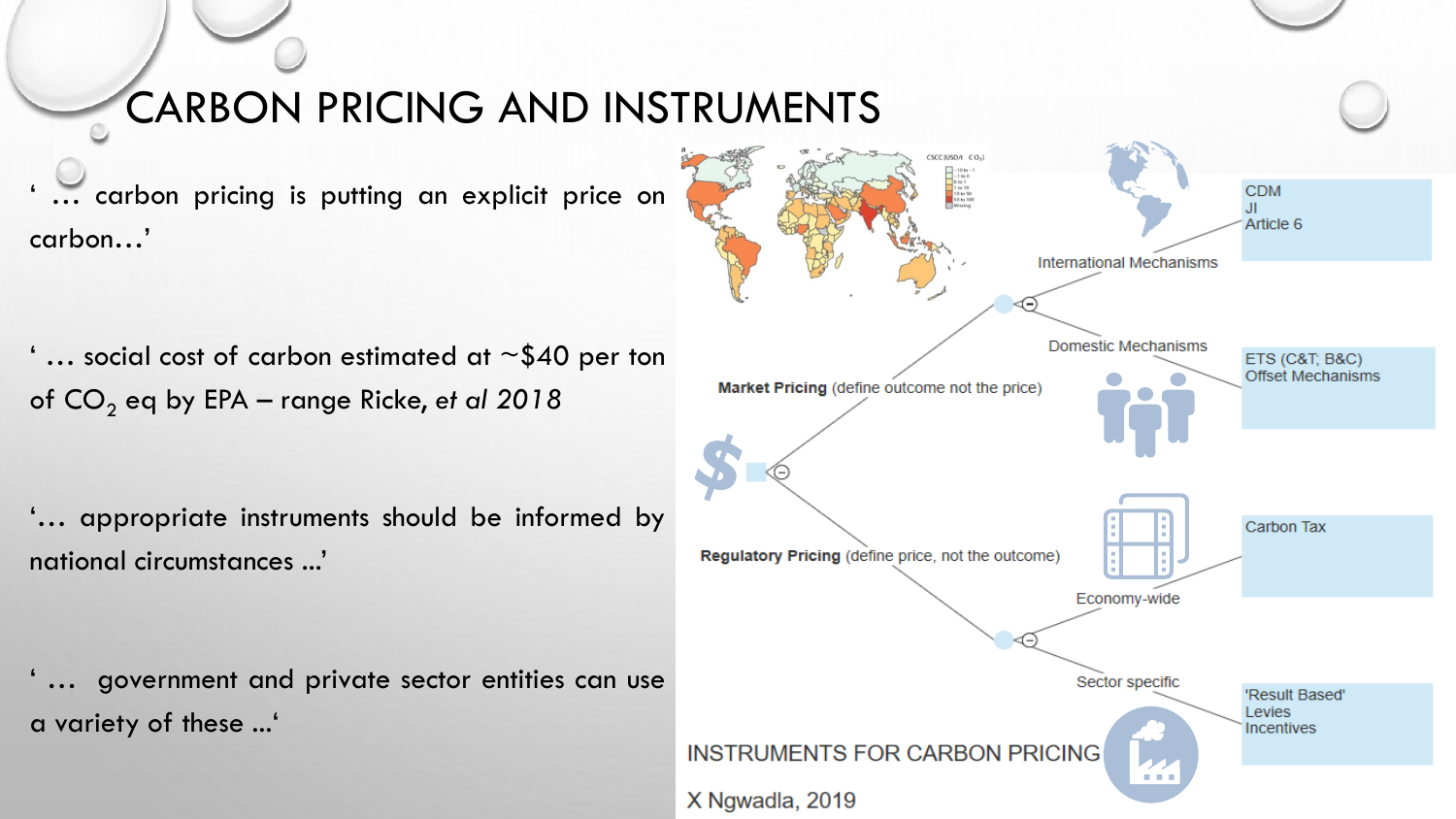### STRUCTURE OF AFRICAN ECONOMIES

primary industry dependent [agriculture, extractives] …'

... undiversified economies [single commodities] …'

'… small economies, with limited number of players ...'

... energy is primarily a state function ...'







\$81bn \$17bn